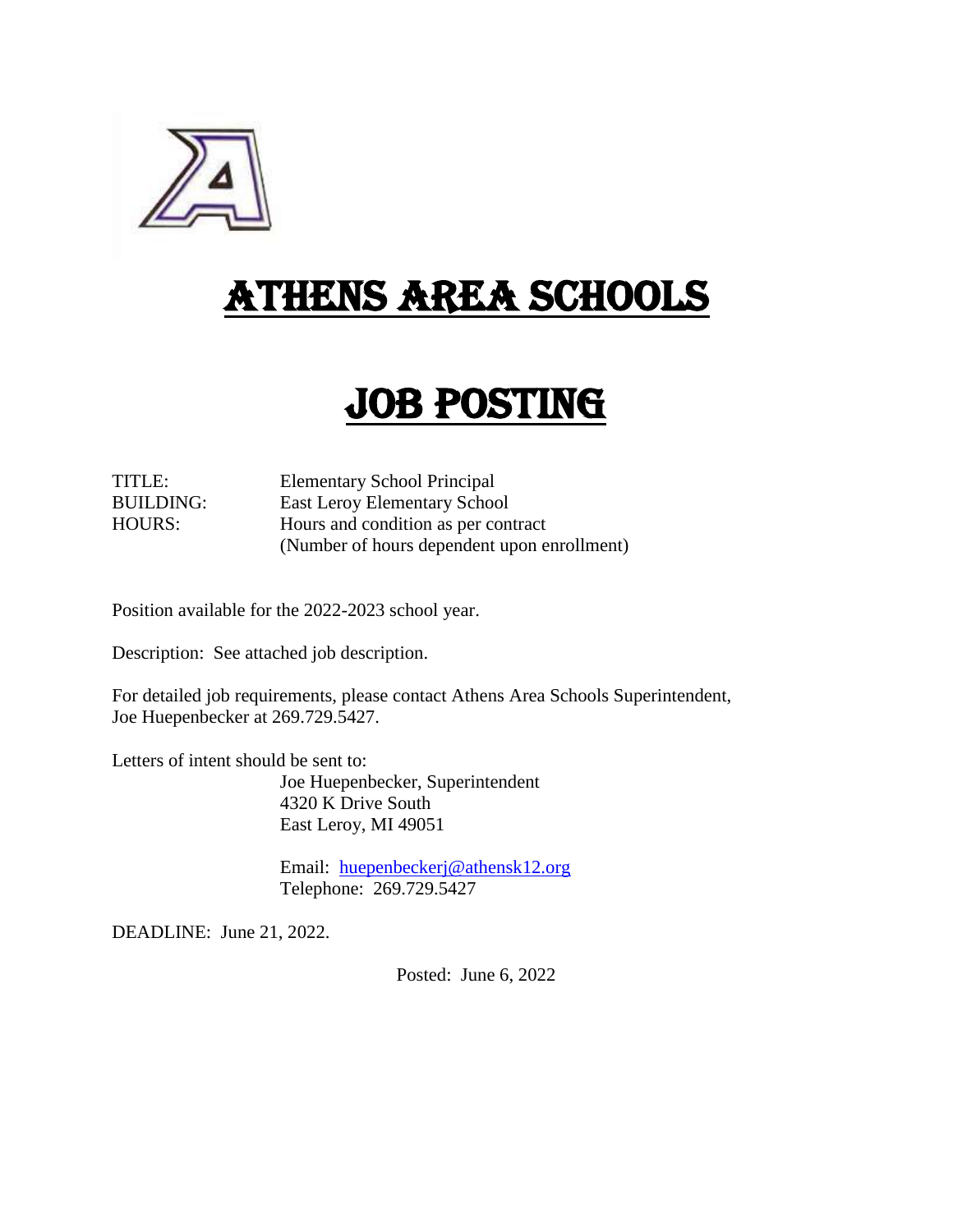

 *Athens Area Schools*

 4320 K Drive South, East Leroy, MI 49051 (269) 729-5427 — www.athensk12.org Athens Jr/Sr High School 269.729.5414

**June 6, 2022**

**REPORTS TO:** Superintendent **WORK YEAR:** 220 Days

**POSITION:** ELEMENTARY PRINCIPAL **LOCATION:** East Leroy Elementary School

## **GENERAL DESCRIPTION:**

Under the general direction of the superintendent this position will provide leadership and direction in the development, implementation, coordination and administration of the district's instructional program, curriculum and staff development at the elementary school level. The principal is responsible for day-to-day building administration, safety and welfare of all students and staff. In addition, the principal establishes a safe, pleasant, and effective educational atmosphere that provides discipline as necessary and implements school policy.

#### **QUALIFICATIONS:**

- Master's degree or above with emphasis in Education Administration or related field.
- Administrative experience preferred at the elementary level.
- K-12 classroom teaching experience with elementary emphasis preferred.
- Must meet all State of Michigan administrator continuing education and/or certification requirements.
- Valid Michigan teaching certificate preferred.
- Demonstrated leadership skills in planning, instruction, decision-making, supervision, conflict resolution, evaluation, group facilitation with adult learning, and public relations.
- Strong interpersonal skills in communicating verbally and in writing to a wide variety of audiences.
- Ability to effectively present information and respond to questions from groups, staff, parents, and the general public.
- Ability to perform duties with awareness of all district requirements and Board of Education policies.
- Ability to write reports, business correspondences, school improvement plans, and produce manuals.
- Possess knowledge regarding current Michigan teacher performance evaluation requirements.
- Demonstrated knowledge and practice in teacher performance evaluation, school improvement, culturally responsive learning environments, and creative elementary instructional models.
- Demonstrated ability in closing persistent achievement gaps.
- Strong background in curriculum development, implementation, and assessment.
- Ability to use technology in evaluating student data and for other educational purposes.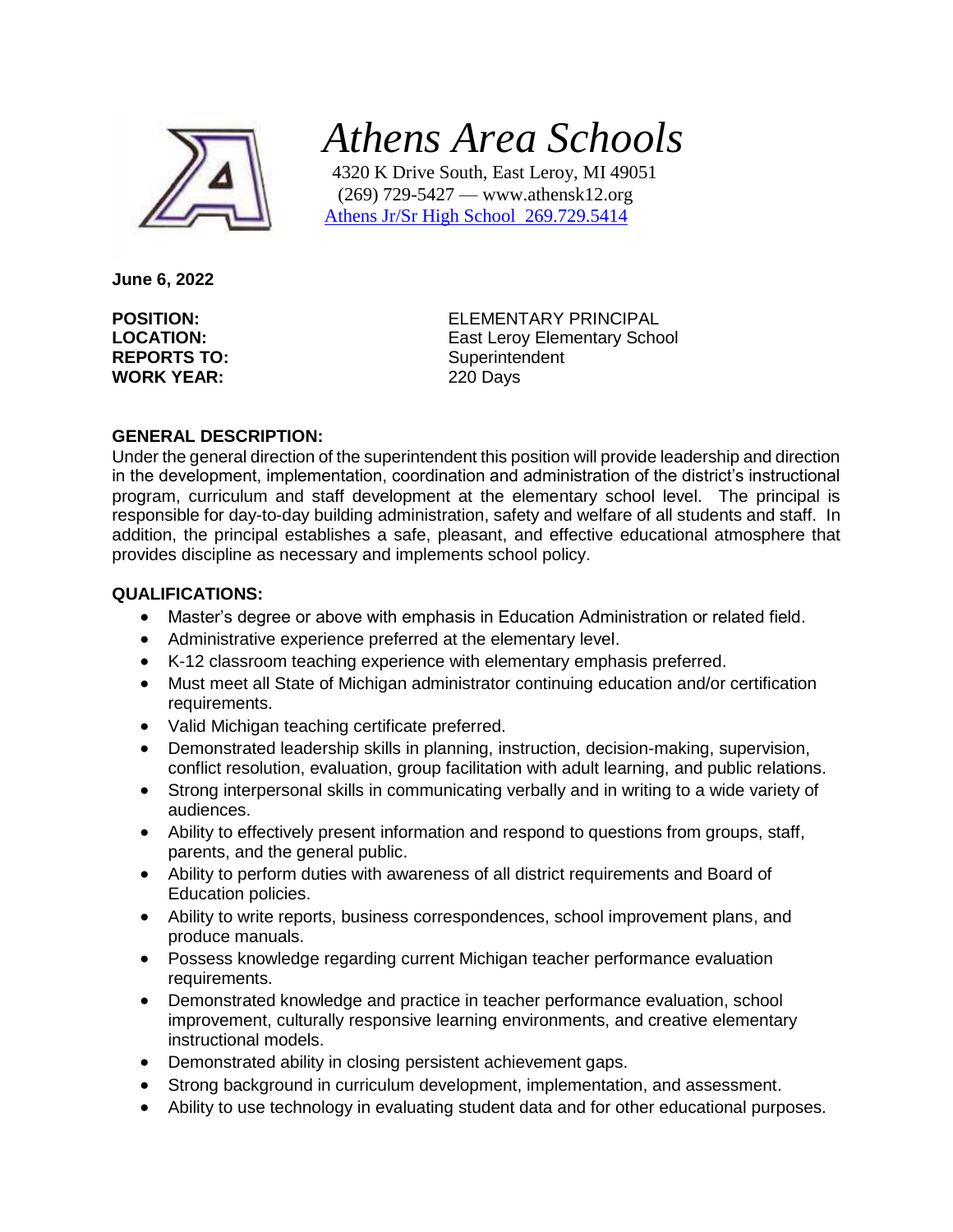

# *Athens Area Schools*

 4320 K Drive South, East Leroy, MI 49051 (269) 729-5427 — www.athensk12.org Athens Jr/Sr High School 269.729.5414

# **PERFORMANCE RESPONSIBILITIES:**

- Interact with all students in a positive manner to encourage performance at their highest level.
- Manage building staff, conduct staff meetings, and assign teachers to classrooms and students to classes through the scheduling process.
- Provide general supervision/discipline to students and supervise extracurricular activities.
- Evaluate performance and effectiveness of programs and staff.
- Actively engage in the IEP process and facilitate the ongoing implementation of the IEP and behavior support plans.
- Maintain positive relations with parents, parent groups, school volunteers and outside agencies.
- Participate in and support the development of district-wide activities, in-services, and committees as appropriate.
- Implement policy and procedure changes from the Board of Education, the State of Michigan, or at the Federal level while reporting appropriately to staff and the community on Public Act 25.
- Manage the school budget and work with the Director of Finance on budgeting and purchasing.
- Establish priorities to meet the needs of students and teachers through work with the School Improvement Team and collaboration with staff and parents.
- Work with central office personnel to coordinate processes for effective functioning of the school.
- Facilitate the use of quantitative and qualitative instructional data to support the school improvement process and daily actions of teachers to inform instructional decision making.
- Work with community, university, and the greater school community to foster cultural competence.
- Demonstrate educational leadership through professional organizations, district level engagement, and building level transformative leadership.
- Identify and be engaged in his/her own professional growth in shaping the principal's professional practice.
- Provide activities which empower school staff and enhance the quality of the instructional program.
- Ensure that instructional objectives for a given subject and/or classrooms are developed, and involve the faculty and others in the development of specific curricular objectives to meet the needs of the school program. The principal provides opportunities for staff participation in the school program.
- Guide problem-solving process through data-based decision making.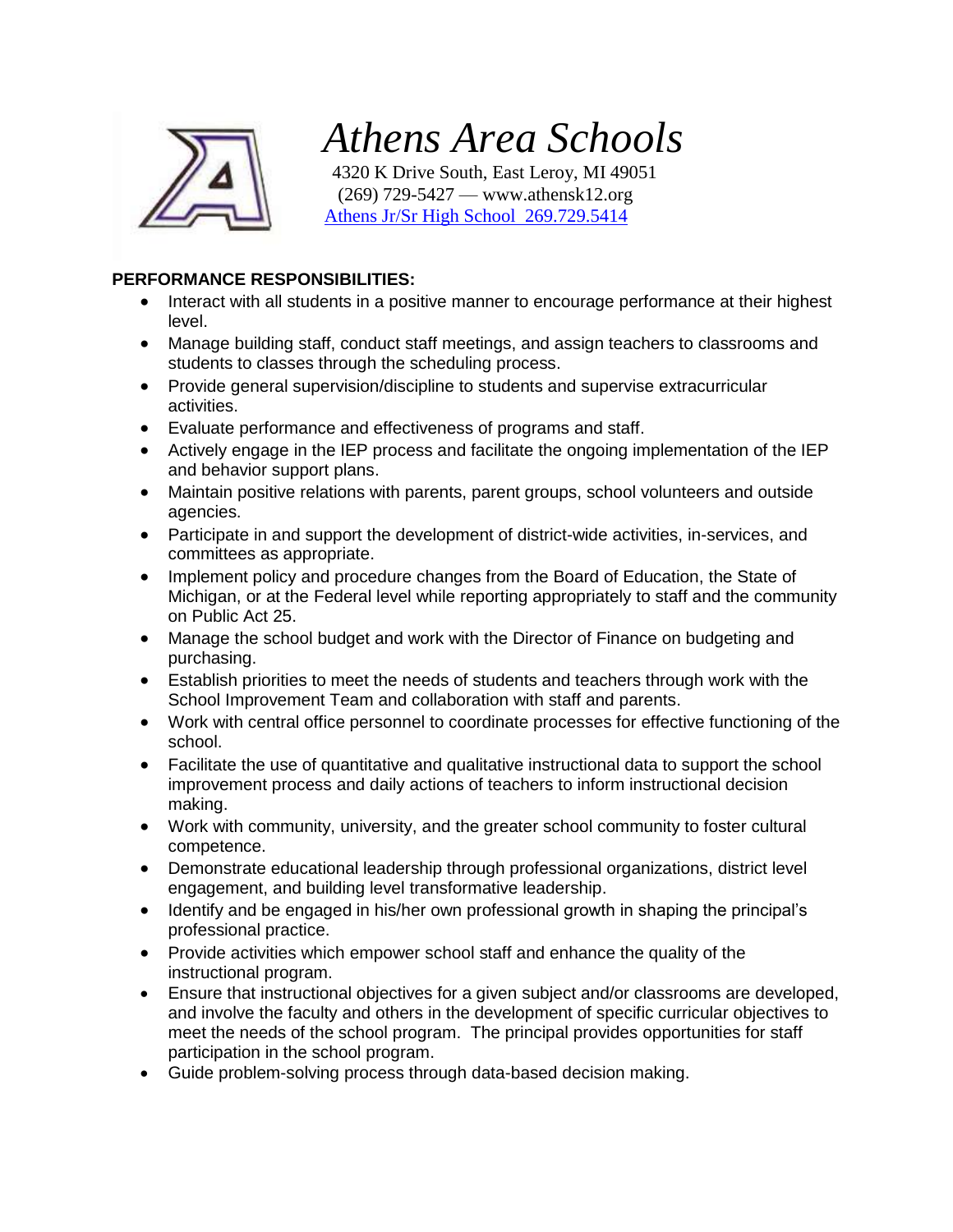- Understand and develop systems to ensure data are accurate, collected in the designated timeframe, and accurately entered into data system for timely analysis and use.
- Utilize tools to ensure practices are implemented as intended/designed in order to produce desired outcomes.
- Other duties as assigned.

# **SALARY and CONTRACT**:

The Athens Area Schools Board of Education will provide a competitive compensation package. The actual salary and fringe benefits will be commensurate with the education and experience of the candidate and will be governed by Board Policy and Administrative Guidelines. The work year is 220 days. The Superintendent of Schools will annually evaluate the job performance of the Elementary Principal in accordance with Board policies, the performance responsibilities listed above, and other goals mutually established between both parties.

#### **LANGUAGE SKILLS:**

Ability to read, analyze, and interpret professional periodicals, professional journals, technical procedures, or government regulations. Ability to write reports, business correspondences, and procedure manuals. Ability to effectively present information and respond to questions from staff, students, parents, and other personnel as appropriate.

#### **MATHEMATICAL SKILLS:**

Ability to apply concepts such as fractions, percentages, ratios, and proportions to practical situations.

#### **REASONING ABILITY:**

Ability to solve practical problems and deal with a variety of concrete variables in situations where only limited standardization exists. Ability to interpret a variety of instructions furnished in written, oral, diagram, or schedule form.

#### **OTHER SKILLS AND ABILITIES:**

Ability to apply knowledge of current research and theory to instructional program; ability to plan and implement lessons based on school objectives (school improvement plan goals) and the needs and abilities of students to whom assigned. Must have essential technology skills, i.e. skilled at PC computer, laptop, and other educational technology. Ability to establish and maintain effective working relationships with students, peers, parents, and other community members. Must possess the ability to speak clearly and concisely in written and oral communication. Must be able to meet multiple demands from several people. Must be organized and meet timeline requirements.

#### **PHYSICAL DEMANDS:**

While performing the duties of this position, it is required to regularly climb or balance, stoop, kneel, crouch or crawl, and talk/hear. Exposure to continuously standing, walking, and occasionally running may occur. The individual may frequently bend or twist at the neck and trunk, squat, reach above the ear or reach forward and repeat the same gross and hand fine motion more than the average person. The employee may occasionally lift and/or move up to 50 pounds. Specific vision abilities required by performance of this position include close and distance vision.

#### **WORK ENVIRONMENT:**

While performing the duties required by this position, the employee may work indoors or outdoors